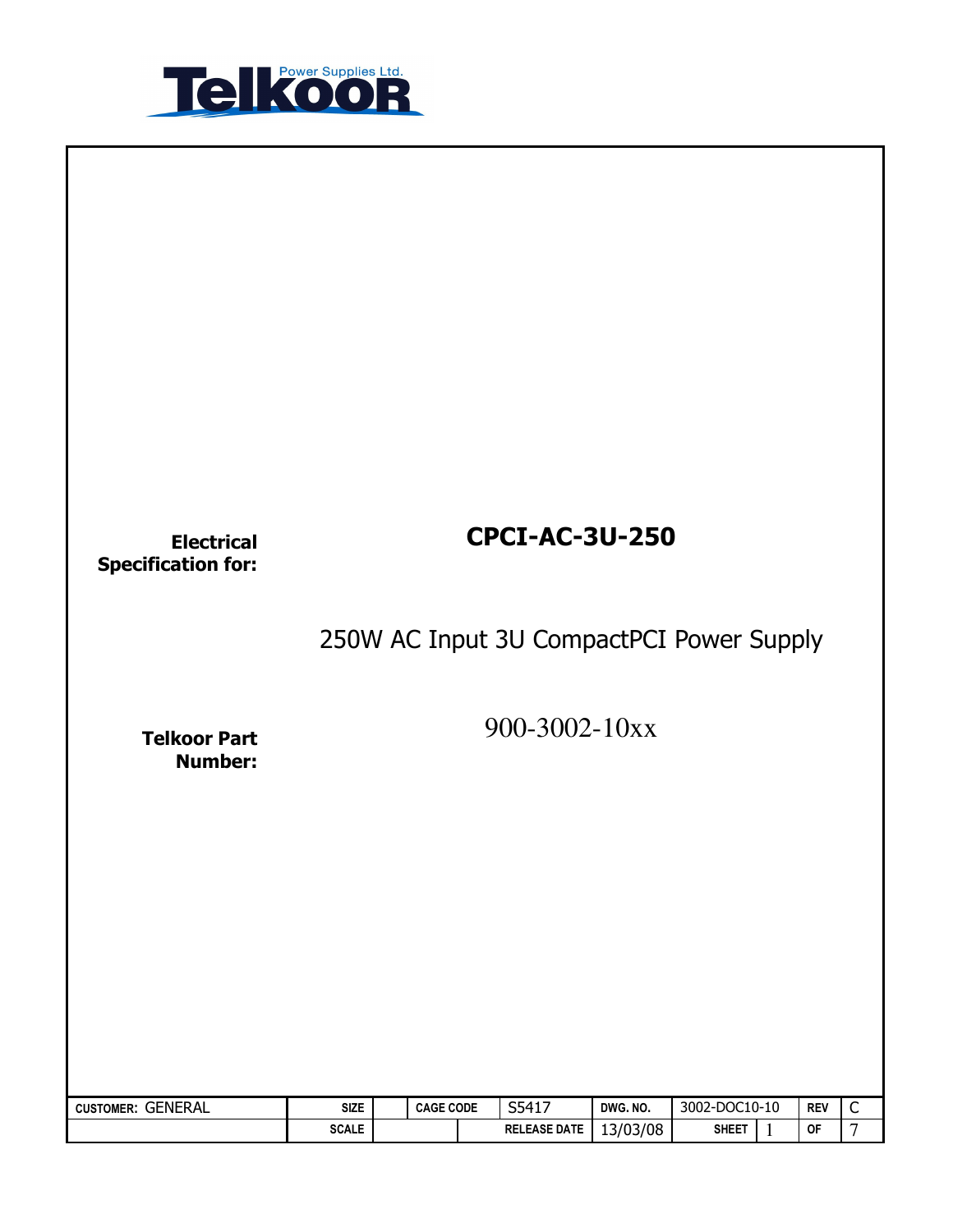

|                  | <b>REVISION HISTORY</b> |                                           |                                                                |                  |                    |  |  |  |  |  |  |  |
|------------------|-------------------------|-------------------------------------------|----------------------------------------------------------------|------------------|--------------------|--|--|--|--|--|--|--|
| <b>Rev Level</b> | <b>Rev Date</b>         | <b>Change Made</b>                        | <b>Reason for Change</b>                                       | <b>Effective</b> | <b>Approved By</b> |  |  |  |  |  |  |  |
| A                | 13/3/08                 | Specification Release                     |                                                                | 13/3/08          | S. Sadot           |  |  |  |  |  |  |  |
| В                | 13/5/08                 | Update                                    | Update Efficiency.<br>Ripple., O.L.P, Hold- Up<br>Output power | 13/5/08          | Y.RAICHMAN         |  |  |  |  |  |  |  |
| C                | 02/8/2012               | Update Spec, output power<br>to 250 W max | As per power supply<br>approved performance                    | 02/08/2012       | S.Sadot            |  |  |  |  |  |  |  |

| <b>Approvals</b>              |                 |             |  |  |  |  |
|-------------------------------|-----------------|-------------|--|--|--|--|
|                               | <b>Name</b>     | <b>Date</b> |  |  |  |  |
| <b>Written by:</b>            | S. Sadot        | 13/3/08     |  |  |  |  |
| <b>Engineering:</b>           | <b>M.Heller</b> | 13/3/08     |  |  |  |  |
| <b>Sales &amp; Marketing:</b> | Y. Ben Ami      | 13/3/08     |  |  |  |  |
| <b>Management:</b>            | Y. Ben Ami      | 13/3/08     |  |  |  |  |

| GENERAL<br><b>CUSTOMER:</b> | <b>SIZE</b>  | <b>CAGE CODE</b> | S5417<br>T.L.<br>ັບ | DWG, NO. | 3002-DOC10-10     | <b>REV</b> | ∽<br>╰ |
|-----------------------------|--------------|------------------|---------------------|----------|-------------------|------------|--------|
|                             | <b>SCALE</b> |                  | <b>RELEASE DATE</b> | 13/03/08 | SHEE <sub>1</sub> | <b>OF</b>  |        |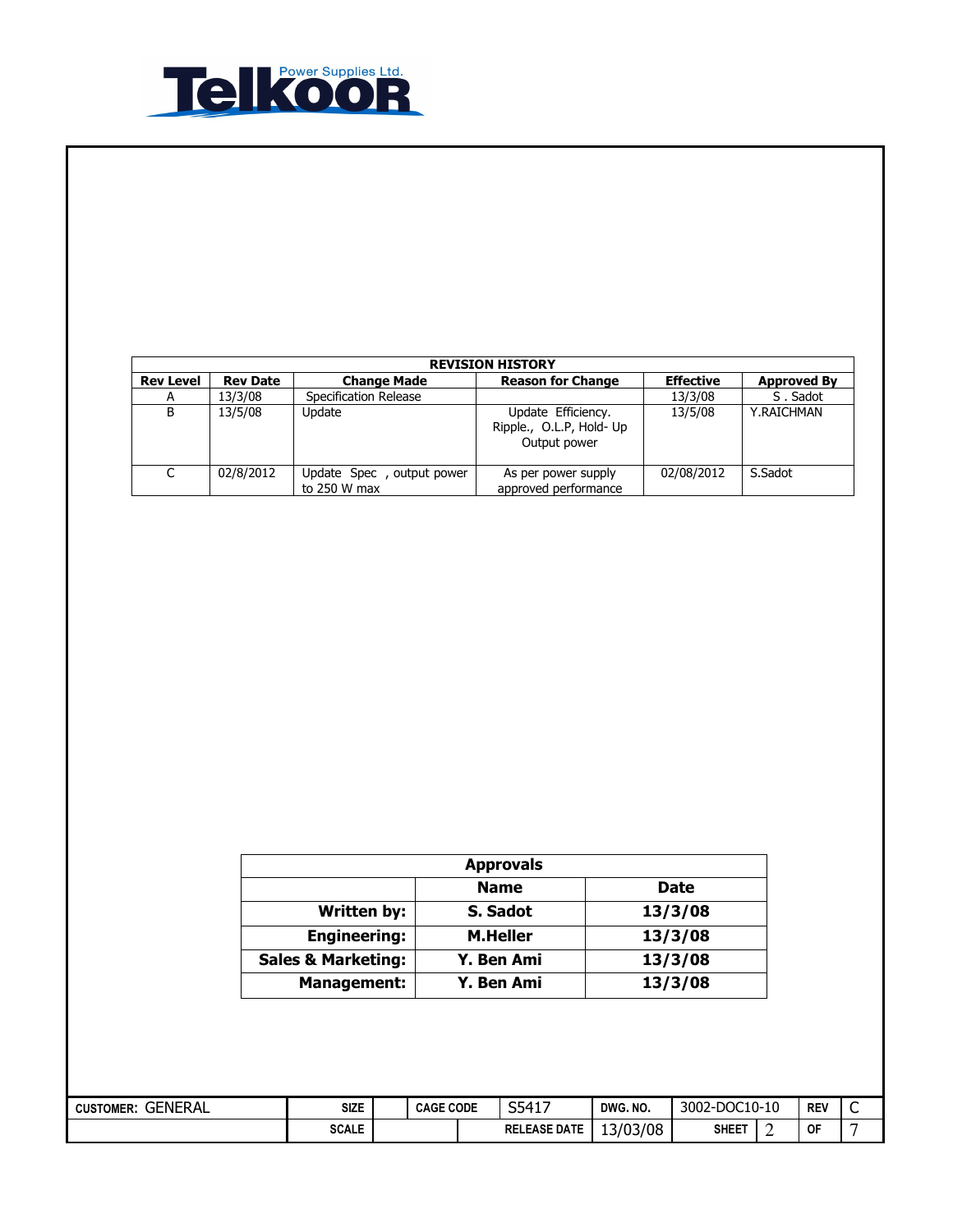

| Input:            |                                                                                                                                     |
|-------------------|-------------------------------------------------------------------------------------------------------------------------------------|
| Input Voltage:    | 90 - 264Vac, auto range, single phase                                                                                               |
| Frequency:        | 47-63Hz                                                                                                                             |
| Inrush Current:   | 50 A maximum at 230Vac                                                                                                              |
| Power Factor:     | 0.98 typical at 230Vac, full load                                                                                                   |
| Efficiency        | 0.98 typical at 115Vac, full load<br>>80% typical at 230Vac, full load rated power<br>>76% typical at 120Vac, full load rated power |
| Input Protection: | Internal Line Fuse: IEC type, 6.3A 250Vac quick acting                                                                              |
| Brown – Out:      | 75 to 300Vac for 50Msec                                                                                                             |

## Output Voltages & Currents:

| <b>Output</b>                       | <b>Output Voltage</b> | <b>Adjustment Range</b>                                                    | <b>Output Current</b>                                                         | Min Load |  |  |  |  |  |  |  |
|-------------------------------------|-----------------------|----------------------------------------------------------------------------|-------------------------------------------------------------------------------|----------|--|--|--|--|--|--|--|
| V1                                  | $+5V$                 | $4.8 \pm 5.4$                                                              | 25A                                                                           | 0        |  |  |  |  |  |  |  |
| V <sub>2</sub>                      | $+3.3V$               | $3.1 \pm 3.5$                                                              | 36A                                                                           | $\Omega$ |  |  |  |  |  |  |  |
| V3                                  | $+12V$                | 0                                                                          | $\overline{5A}$                                                               | 0        |  |  |  |  |  |  |  |
| V <sub>4</sub>                      | $-12V$                | $\Omega$                                                                   | 0.5                                                                           | 0        |  |  |  |  |  |  |  |
|                                     |                       | Note: 1) Maximum output power at any combination within this table is 250W |                                                                               |          |  |  |  |  |  |  |  |
| Output Power:                       |                       | 250W with 250LFM forced air cooling                                        |                                                                               |          |  |  |  |  |  |  |  |
| Line Regulation:                    |                       | ±0.5%                                                                      |                                                                               |          |  |  |  |  |  |  |  |
| Load Regulation:                    |                       |                                                                            |                                                                               |          |  |  |  |  |  |  |  |
| V1, V2                              |                       | ±1%                                                                        |                                                                               |          |  |  |  |  |  |  |  |
| V3, V4                              |                       | ±4%                                                                        |                                                                               |          |  |  |  |  |  |  |  |
| Ripple & Noise                      |                       | Capacitor in paralleled                                                    | 20 MHz bandwidth measured across 1uF ceramic and 120uF electrolytic.          |          |  |  |  |  |  |  |  |
| V1, V2                              |                       | 75mV p-p                                                                   |                                                                               |          |  |  |  |  |  |  |  |
| V3 & V4                             |                       | 120mV p-p                                                                  |                                                                               |          |  |  |  |  |  |  |  |
| Overload & Short Circuit Protection |                       | upon removal of overload condition                                         | Fully protected against output overload and short circuit. Automatic recovery |          |  |  |  |  |  |  |  |
| V1 & V2                             |                       | 150% max                                                                   |                                                                               |          |  |  |  |  |  |  |  |
| V3 & V4                             |                       | 150% max                                                                   |                                                                               |          |  |  |  |  |  |  |  |
| Initial Set Point Tolerance:        |                       | ±1%                                                                        |                                                                               |          |  |  |  |  |  |  |  |
| Overshoot & Undershoot:             |                       | 0% at turn ON                                                              |                                                                               |          |  |  |  |  |  |  |  |
| Hold Up Time                        |                       |                                                                            | 14mSec typical at full load and 220VAC input                                  |          |  |  |  |  |  |  |  |
| Turn On Delay:                      |                       | 2 sec. Maximum.                                                            |                                                                               |          |  |  |  |  |  |  |  |
| <b>Rise Time</b>                    |                       | 30mSec from 10% to 90% of its final value.                                 |                                                                               |          |  |  |  |  |  |  |  |
| Over-voltage Protection:            |                       |                                                                            | 110 to 130% with latched shut down (V1, V2, V3)                               |          |  |  |  |  |  |  |  |
| Temperature Protection:             |                       |                                                                            | System shutdown due to excessive internal temperature, automatic reset        |          |  |  |  |  |  |  |  |

| <b>GENERAL</b><br><b>CUSTOMER:</b> | <b>SIZE</b>  | <b>CAGE CODE</b> | S5417               | DWG, NO. | 3002-DOC10-10 | <b>REV</b> | -<br>∼ |
|------------------------------------|--------------|------------------|---------------------|----------|---------------|------------|--------|
|                                    | <b>SCALE</b> |                  | <b>RELEASE DATE</b> | 13/03/08 | <b>SHEET</b>  | <b>OF</b>  |        |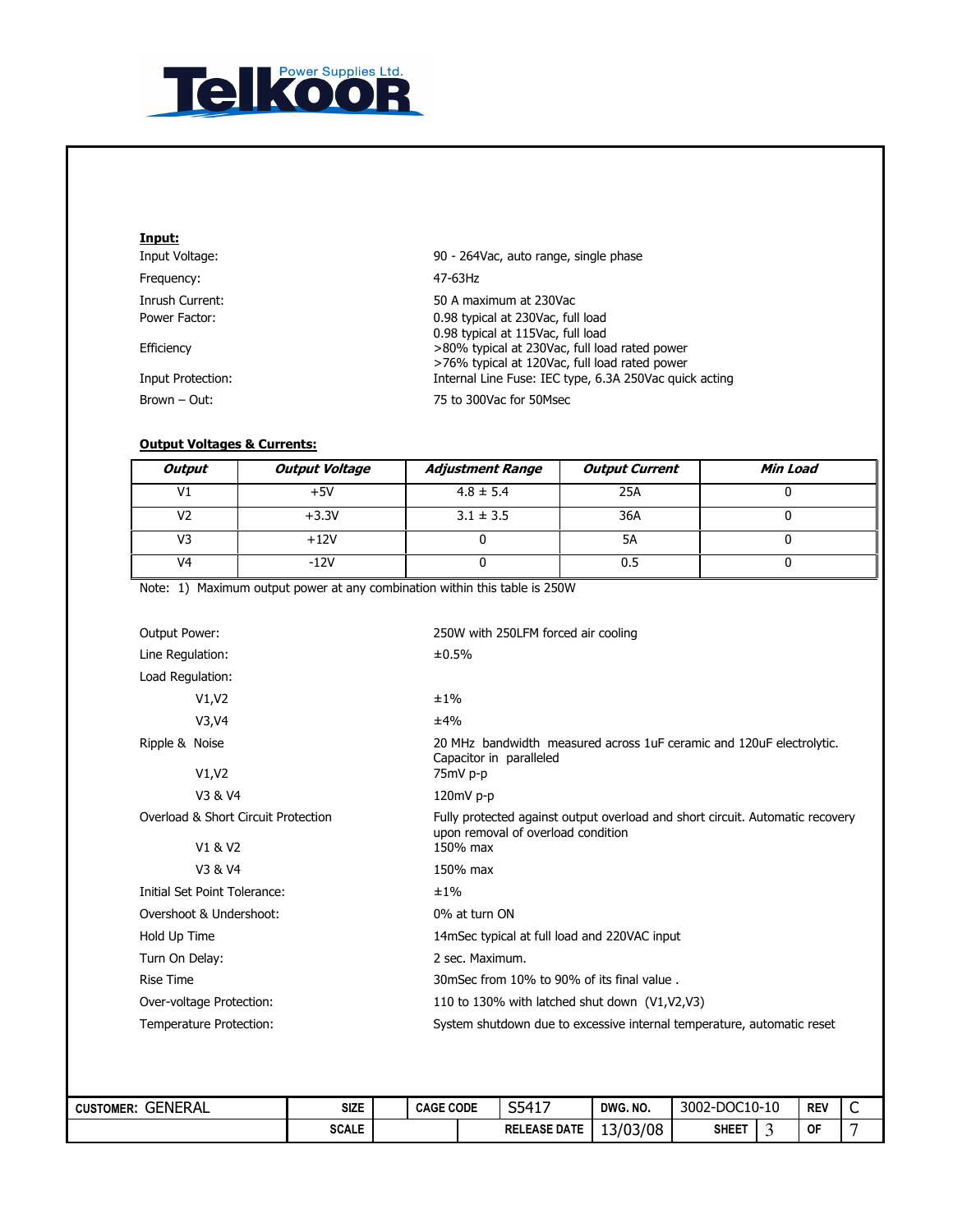

## Monitoring Command & Control

| Remote Sense                        | Available on V1 & V2. Maximum voltage compensation for cable losses 200mV                                                                     |
|-------------------------------------|-----------------------------------------------------------------------------------------------------------------------------------------------|
| Inhibit (INH#)                      | TTL -compatible signal inhibited with GND or TTL "0"                                                                                          |
| Enable $(EN#)$                      | Contact closure to external ground to start unit. On shortest pin (last make, first<br>break)                                                 |
| Power Fail (FAL#)                   | TTL compatible signal ,open collector active low signal .Indicates one or more<br>outputs below 90% of specified rate.                        |
| Current Share                       | Accuracy of current share $\pm 10\%$ between units with up to 6 parallel units. Single<br>wire current share on V1 & V2 for 50% to 100% load. |
| Hot Swap                            | Internal O-ring Diode                                                                                                                         |
| Over Temperature Warning (DEG#)     | Open collector active low 10°C before power supply shut down.                                                                                 |
| I2C - Option                        | I <sup>2</sup> C Passive data: s/n, model no., revision, and/or user defined data                                                             |
| <b>Operation Status Indicators</b>  |                                                                                                                                               |
| Front Panel LED Status Indicator    | A single bi-color LED Green LED - indicates output in range.                                                                                  |
|                                     | <b>Red LED</b> - Indicates one or more outputs below 10% of specified rate.                                                                   |
| <b>Environmental Specification:</b> |                                                                                                                                               |
| <b>Operating Temperature</b>        | Operation: -20°C to +55°C full load with 250LFM Forced Air Cooling and de-rating<br>linearly above 55°C by 2.5% per °C                        |
| Storage Temperature                 | $-40^{\circ}$ C to $+85^{\circ}$ C                                                                                                            |
| Humidity                            | Up to 95% RH non-condensing.                                                                                                                  |
| Shock:                              | Peak acceleration 20GPK max.                                                                                                                  |

Vibration Random vibration, 10Hz to 500Hz, 3 axis 1.9GRMS max.

Altitude **Altitude CONFINGLE 10** Operation 6K ft Non operation 40K ft.

MTBF 300,000 hours per Bellcore standard B332 Gb 30ºC

| <b>CUSTOMER: GENERAL</b> | <b>SIZE</b>  | <b>CAGE CODE</b> | S5417               | DWG, NO. | 3002-DOC10-10 | <b>REV</b> | ⌒<br>◡ |
|--------------------------|--------------|------------------|---------------------|----------|---------------|------------|--------|
|                          | <b>SCALE</b> |                  | <b>RELEASE DATE</b> | 13/03/08 | <b>SHEET</b>  | <b>OF</b>  |        |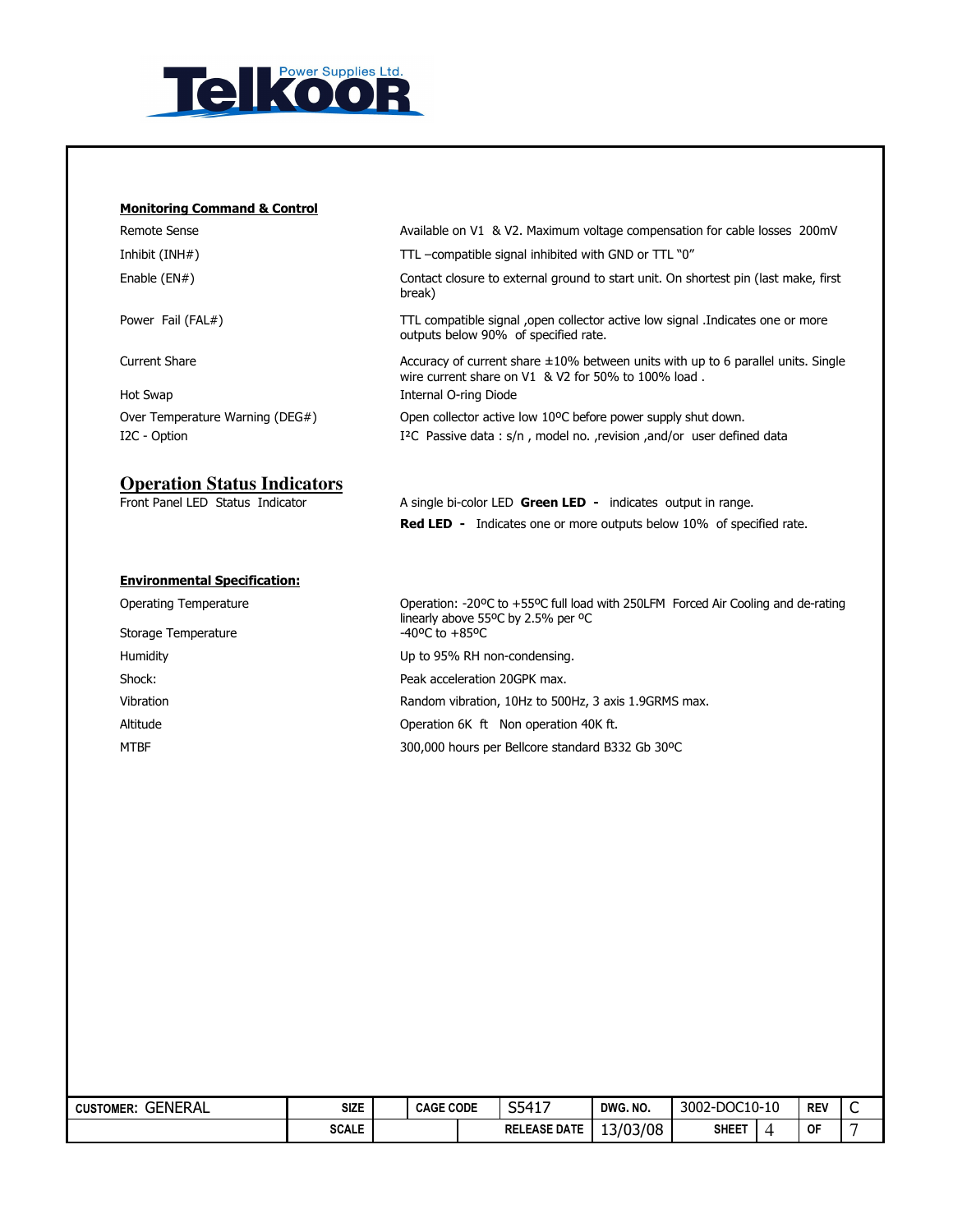

## Safety Regulatory & EMC Specifications:

| Fully compliance to PICMG 2.11 CompactPCI Specification |                                                          |
|---------------------------------------------------------|----------------------------------------------------------|
| Safety Agency Compliance                                | UL 60950, EN-60950, CE - MARK                            |
| <b>Harmonics</b>                                        | EN61000-3-2                                              |
| Voltage Fluctuation                                     | EN61000-4-3                                              |
| <b>ESD</b> susceptibility                               | EN61000-4-2 level 4 8KV air                              |
| Conducted & radiated emission                           | EN55022/CISPR22 Class B with an external TBD line filter |
| Surge                                                   | EN6100 -4-5 level 3 line-to-line 1KV line to chassis 2KV |
| Radiated susceptibility                                 | EN61000-4-3 level 3 10V/m                                |
| EFT/Burst                                               | $FN61000-4-4$ level $3 \pm 2KV$                          |
| Conducted disturbance                                   | EN61000-4-6 level 2 3Vrms                                |
| Power frequency magnetic field                          | EN61000-4-8 3A/m                                         |
| <b>Dielectric Withstand</b>                             |                                                          |
| Input to Case:                                          | 1500VAC.                                                 |
| Input to Output:                                        | 3000VAC                                                  |
| Output to Case:                                         | 100VDC.                                                  |
| <b>Mechanical Dimensions</b>                            |                                                          |
| Size                                                    | 5.07"H X 1.60"W X 6.40"D 128.7mm x 40.6mm x 162.5mm)     |

Weight 800 gr.

| GENERAL<br><b>CUSTOMER:</b> | <b>SIZE</b>  | <b>CAGE CODE</b> | S5417               | DWG. NO. | 3002-DOC10-10 |   | <b>REV</b> | ∽<br>֊ |
|-----------------------------|--------------|------------------|---------------------|----------|---------------|---|------------|--------|
|                             | <b>SCALE</b> |                  | <b>RELEASE DATE</b> | 13/03/08 | <b>SHEET</b>  | ັ | 0F         |        |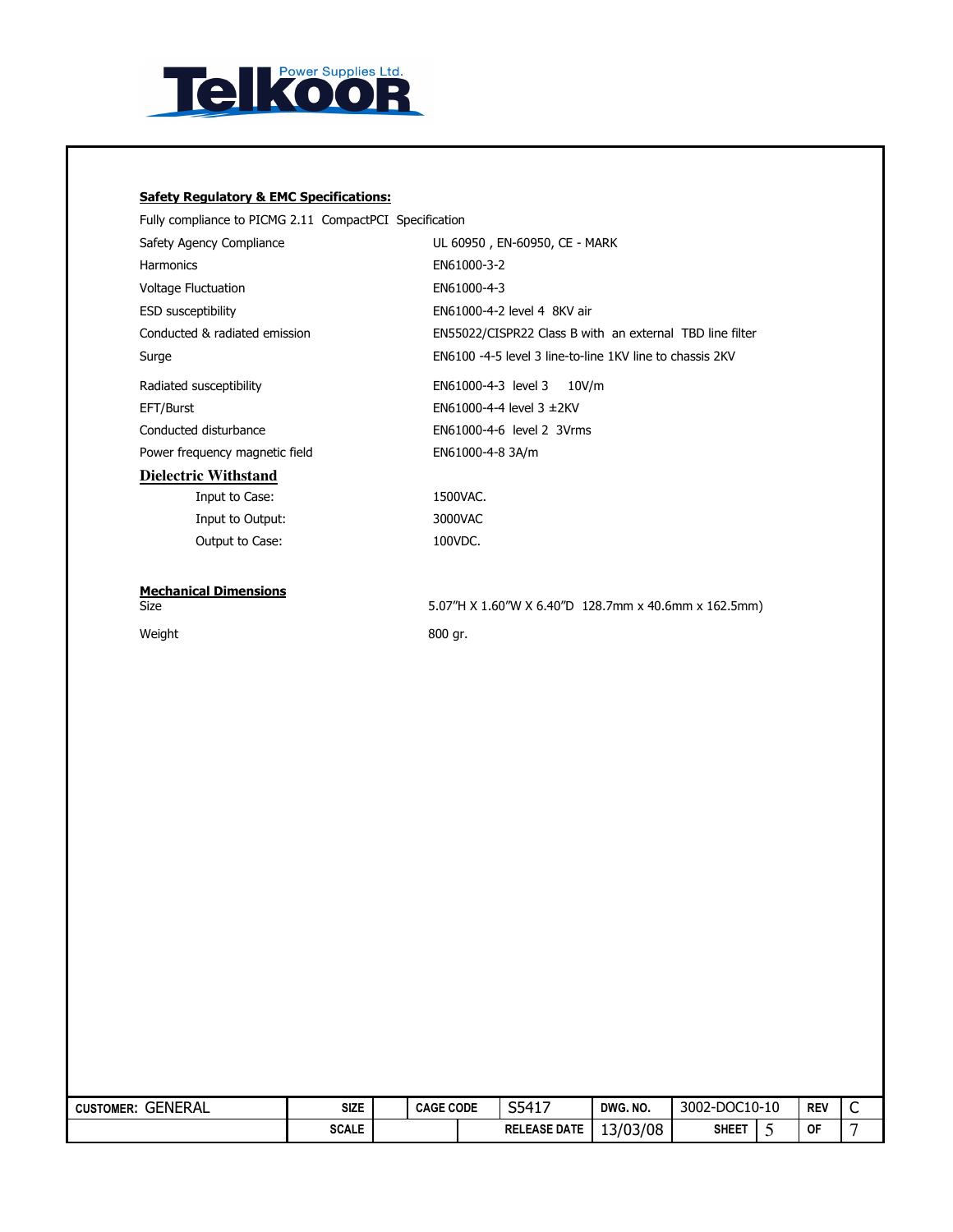

## INPUT/OUTPUT CONNECTOR - Positronic-PCIH47M400A1/AA PIN ASSIGNMENT

| Pin             | Pin Type      | Signal Name.         | Description                   |
|-----------------|---------------|----------------------|-------------------------------|
| $1 - 4$         | Normal        | V1                   | V1 Output                     |
| $5 - 12$        | Normal        | <b>RTN</b>           | V1 and V2 Return              |
| $13 - 18$       | Normal        | V <sub>2</sub>       | V2 Output                     |
| 19              | Normal        | <b>RTN</b>           | V3 Return                     |
| 20              | Normal        | V <sub>3</sub>       | V3 Output                     |
| $\overline{21}$ | Normal        | V <sub>4</sub>       | V4 Output                     |
| $\overline{22}$ | Normal        | <b>RTN</b>           | Signal Return                 |
| 23              | Normal        | <b>RTN</b>           | Signal Return                 |
| 24              | <b>Normal</b> | <b>RTN</b>           | V <sub>4</sub> Return         |
| 25              | Normal        | $GA-0$               | Geographic ADD-0 (option)     |
| 26              | Normal        | Reverse              | Reverse                       |
| 27              | Short         | EN#                  | Enable                        |
| 28              | Normal        | $GA-1$               | Geographic ADD-1 (option)     |
| 29              | Normal        | <b>NC</b>            | <b>Not Connected</b>          |
| 30              | Normal        | V1 Sense             | V1 Remote Sense               |
| 31              | Normal        | $GA-2$               | Geographic ADD-2 (option)     |
| $\overline{32}$ | Normal        | <b>NC</b>            | Not Connected                 |
| 33              | Normal        | V2 Sense             | V2 Remote Sense               |
| 34              | Normal        | <b>S RTN</b>         | Sense Return                  |
| 35              | Normal        | V1 Share             | V1 Current Share              |
| 36              | Normal        | <b>NC</b>            | <b>Not Connected</b>          |
| 37              | Normal        | <b>IPMB SCL</b>      | System Manager Bus (option)   |
| 38              | Normal        | DEG#                 | Degrade Signal                |
| 39              | Normal        | INH#                 | Open - ON Low - OFF           |
| 40              | Normal        | IPMB_SDA             | System Manager Bus (option)   |
| 41              | Normal        | V <sub>2</sub> Share | V2 Current Share              |
| 42              | Normal        | FAL#                 | <b>Fail Signal</b>            |
| 43              | Normal        | IPMB_PWR             | Power-System Manager (option) |
| 44              | Normal        | <b>NC</b>            | <b>Not Connected</b>          |
| 45              | Long          | <b>Chassis GND</b>   | <b>Chassis GND</b>            |
| 46              | Long          | <b>AC Neutral</b>    | <b>AC input Neutral</b>       |
| 47              | Long          | <b>AC Line</b>       | <b>AC Input Line</b>          |

| GENERAL<br><b>CUSTOMER:</b> | <b>SIZE</b>  | <b>CAGE CODE</b> |  | $541$ <sup>-</sup><br><u>JJ 117</u> | DWG. NO. | -DOC10-10<br>3002-l |  | <b>REV</b> | ∽ |
|-----------------------------|--------------|------------------|--|-------------------------------------|----------|---------------------|--|------------|---|
|                             | <b>SCALE</b> |                  |  | <b>RELEASE DATE</b>                 | 13/03/08 | <b>SHEET</b>        |  | OF         |   |